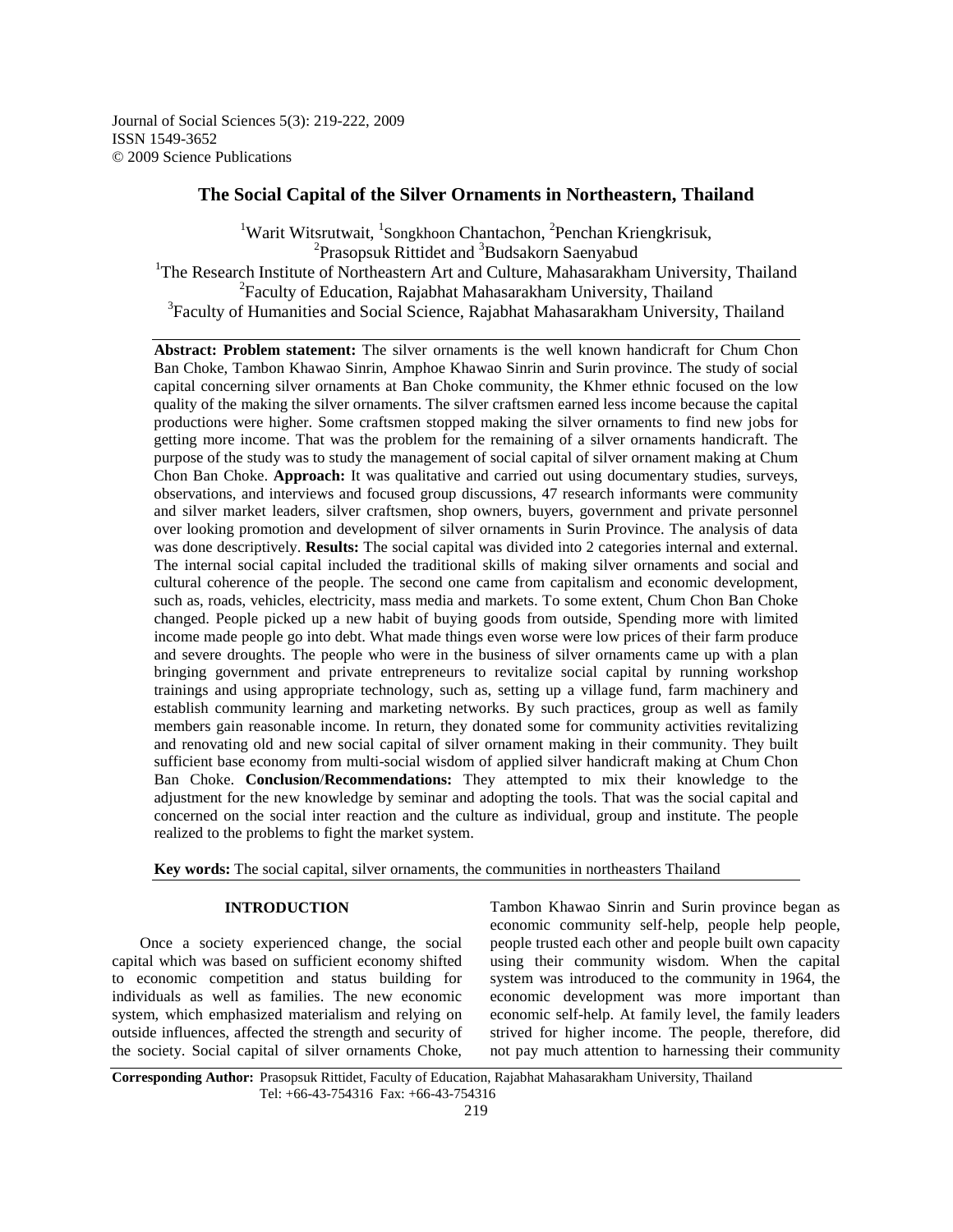wisdom of helping or trusting one another or building own community capacity<sup>[1]</sup>.

#### **MATERIALS AND METHODS**

**Area of the study:** The study of social capital concerning silver ornaments at Chum Chon Ban Choke, Tambon Khawao Sinrin, Amphoe Khawao Sinrin, Surin Province was qualitative and carried out using documentary studies, surveys, observations, interviews and focused group discussions, the 47 research informants were community and silver market leaders, silver craftsmen, shop owners, buyers, government and private personnel over looking promotion and development of silver ornaments in Surin province. The analysis of data was done descriptively.

## **RESULTS**

**The history of chum chon ban choke:** The people at Chum Chon Ban Choke migrated form Ban Khawao Sinrin. The people were ethnic Khmers and were rice growers. They had to clear the forests in order to make their own plots of land. Their way of like was closely related with nature. They collected part of their daily necessities from the forests near  $by^{3}$ . With economic self-help, the people led simple like, helped each other when needed. They treated each other like their own Kins or relatives and they strongly believed in Brahmanism, Buddhism and spirits. They practiced Sandoneta tradition, the tradition of worshipping their ancestral spirits every middle of the tenth lunar month. On the same period the people at Surin arranged for tourism and " Thank You "ceremony for their silver ornament making teachers, known as, Ben Thome. On that day the student-silver craftsmen would go to their teachers and thank them for knowledge and skills in silver ornament making. Because of their profound and practical skills, the people at Chon Ban Choke could maintain their community economically. By keeping their economic self-help.

**The management of social capital of silver ornament making at chum chon ban choke:** The way of like of the people at Chum Chon Ban Choke later became uncertain due to depletion of natural surroundings, poor soil condition, drought, and low prices of agricultural produce and outside influences. The situation became worst when the people spent more money than the amount they actually earned. Families were indebt; many of them sent their sons and/or daughters to work in cities for better incomes. By their own awareness, however, the people began to realize that they should use their local wisdom of silver ornament making for the benefit of their community. Mr. Din Suththiklab or Khun Sinrin, who was a learned man then, discussed at length with silver craftsmen how to revise and conserve their cultural heritage made known by their Khmers ancestors who migrated from Cambodia 289 years ago. He then formed a group of 1/30 the silver craftsmen to make silver ornaments. In return, they passed on their knowledge and skills to other ethnic Khmers so that they could have silver ornaments every time they performed rituals or paid a visit to their respected folks or parents. Such a beginning brought social capitals back to Chum Chon Ban Choke again-craftsmanship of silver ornament making, helping one another, respect for one another, or building own community capacity were among them. Some famous silver craftsmen, such as, Mr. Puan Jiawthong and Mr. Puang Phachonkla and Mr. Siri Muanprasarn set up a group of silver handicraft making so that the silver craftsmanship could be continually Conserved.

**An integration of old and new knowledge, skills and tools for silver ornament making at chum chon ban choke:** The problems encountered by members of Ban Choke silver ornament making were low quality and types or shapes of their products. The stone and claymolds were replaced by charcoal molds. The charcoal molds not only can resist fire but also last from 5- 10 years. The manual silver-light sheet makers were replaced by electric ones. The oil-lamps were replaced by electric chisels. The single scales were replaced by double-scales. As for the types or shapes of silver ornaments, the silver craftsmen began with basic forms known as "Prakuams". The Prakuams had many shapes and designs. The old shapes were circular and cylindrical with designs of water-lilies, both up and upside down positions. The new shapes and designs were natural-based integration. They were the shapes of star apples, pumpkins, water bottles, horseshoe crabs and shells. The designs were star gooseberry gems, grasshopper teeth and ear of rice. New shapes and designs were drawn from daily used tools, such as, pouches, water jars and two-faced drums. Some shapes and designs were made to satisfy needs of customers and markets. They were the shapes of rectangles and triangles and the designs of 's' and 'will'. All shapes and designs were made to emphasize beauty and variation of the silver ornaments of Chum Chon Ban  $Choke^{[2]}$ .

**The network of social capital (internal-external) and the silver ornament making of chum chon ban choke:** The social Capitals of silver ornament making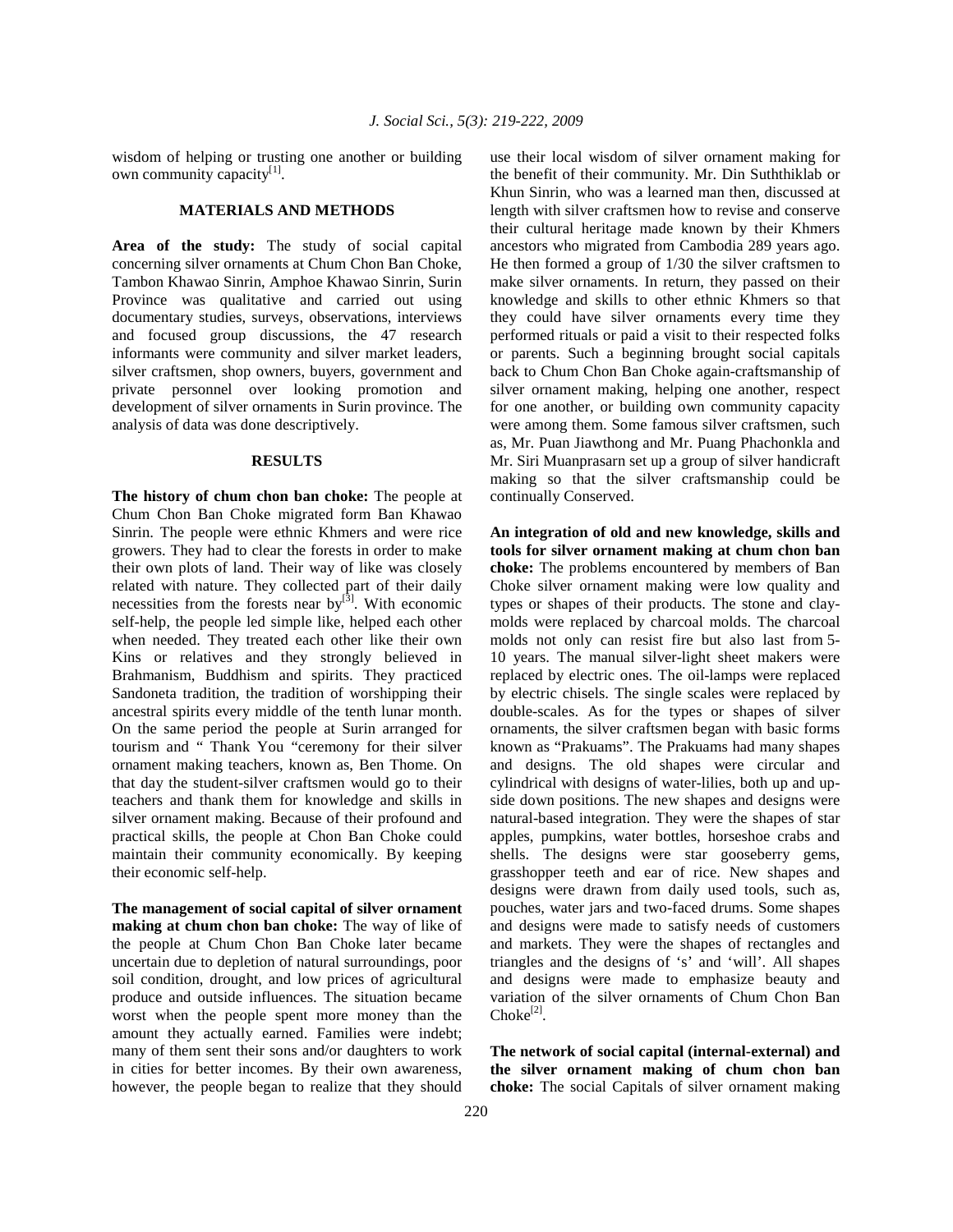led by Mr. Din Suththiklab and the silver handicraft making led by Mr. Puan Jiawthong, Mr. Puang Phachonkla and Mr. Siri Muanprasarn built network of the silver ornament making within Tambon Khawao Sinrin. They worked with the housewife Group, the Applied Silver and Ban Nathang Silver and Brass Group. The members of all those groups had opportunities to share experiences with one another, participate training workshops or field studies. Social capitals, delivered by various government and nongovernment offices or personnel, played a strong role in assisting group members with training workshops concerning actual making skills, management, exhibitions and sale promotions in and outside Thailand. The offices were Tambom Khawao Sinrin Administrative Organization, Amphoe Khawao Sinrin Development, Surin provincial development, Surin provincial commerce, Surin administrative organization, credit union co-operatives and the center of Southern Isan occupation promotion. They all assisted, one way or another, the group members in using internal and external social capitals enhancing as well as conserving and passing on their knowledge and skills of silver ornament making. The family and community members gained steady incomes.

## **DISCUSSION**

 Making a silver ornaments was valuable and worth, that was the internal social capital**,** which the local wise man leaders trained for their families and villagers. The making a silver ornaments knowledge as the social capital remained in the community. They integrated the old and new knowledge to develop the silver ornaments<sup>[3]</sup>.

**Suggestion:** In the process of a silver ornaments making, the concerned leaders should consider both the worth economic and social/cultural values. They should set up a learning center where learning about and history of silver ornament making were possible and fully displayed respectively. Customers should be well advised of how the silver ornament products should be selected and purchased. The silver craftsmen should have service mind and think of how the craftsmanship should be promoted and supported, such as, training marketing, cultural tourism and provincial silver ornament exhibitions. By such activities, the silver ornament craftsmanship could be continually maintained, developed and people and community gained benefit economically<sup>[4]</sup>.

#### **CONCLUSION**

 The dynamic of Ban Chok community, the silver ornaments was the identity of the Thai-Khmer ethnic. The silver ornaments was the part of spirit of the people in the community. That indicated that Thailand had the beautiful identity, belief, visual and reasonable. The silver craftsmen was the human capital. They attempted to mix their knowledge to the adjustment for the new knowledge by seminar and adopting the tools. That was the social capital and concerned on the social inter reaction and the culture as individual, group and institute. The people realized to the problems to fight the market system. By such practices, group as well as family members gain reasonable income, sold the silver ornaments to the marketing networks. The business organization in Northeast of Thailand was the community business based on the jobs cooperation such as handicraft networks, agricultural networks and livestock networks. The family and the organization had more incomes in the daily life. They sold the silver ornaments in the fairs. That was the dynamic of the silver ornaments of Thai-Khmer ethnic in value and worth.

 There were two types of social capitals at Chum Chon Ban Choke. The internal social capitals included the knowledge of making silver ornaments. The skills required training and learning of the craftsmen involved. The community relations led to helping and trusting one another and finally built their own community capacity intellectually. As for the external social, the people had problems coming with capitalism and globalization. They were forced, directly or indirectly, to spend more money than the amount they earned many ran into debt. They were Fortunate, however, that they later realized how to solve the problems. Various government and non - government offices and personnel provided them with practical advices bringing old and new knowledge and skills of making silver ornaments. They set up various groups of people and built network of multi-society of handicraft making and applying of silver ornament making.

### **ACKNOWLEDGEMENT**

 The researchers express their sincere appreciation for all of support provided.

#### **REFERENCES**

1. Suthep Soonthornpasuch, 2005. Esan Village During the Cold War Sociology on the Northeast. 4th Edn., Bangkok: Matichon, Thailand, ISBN: 974-323-457-8, pp: 20-21.